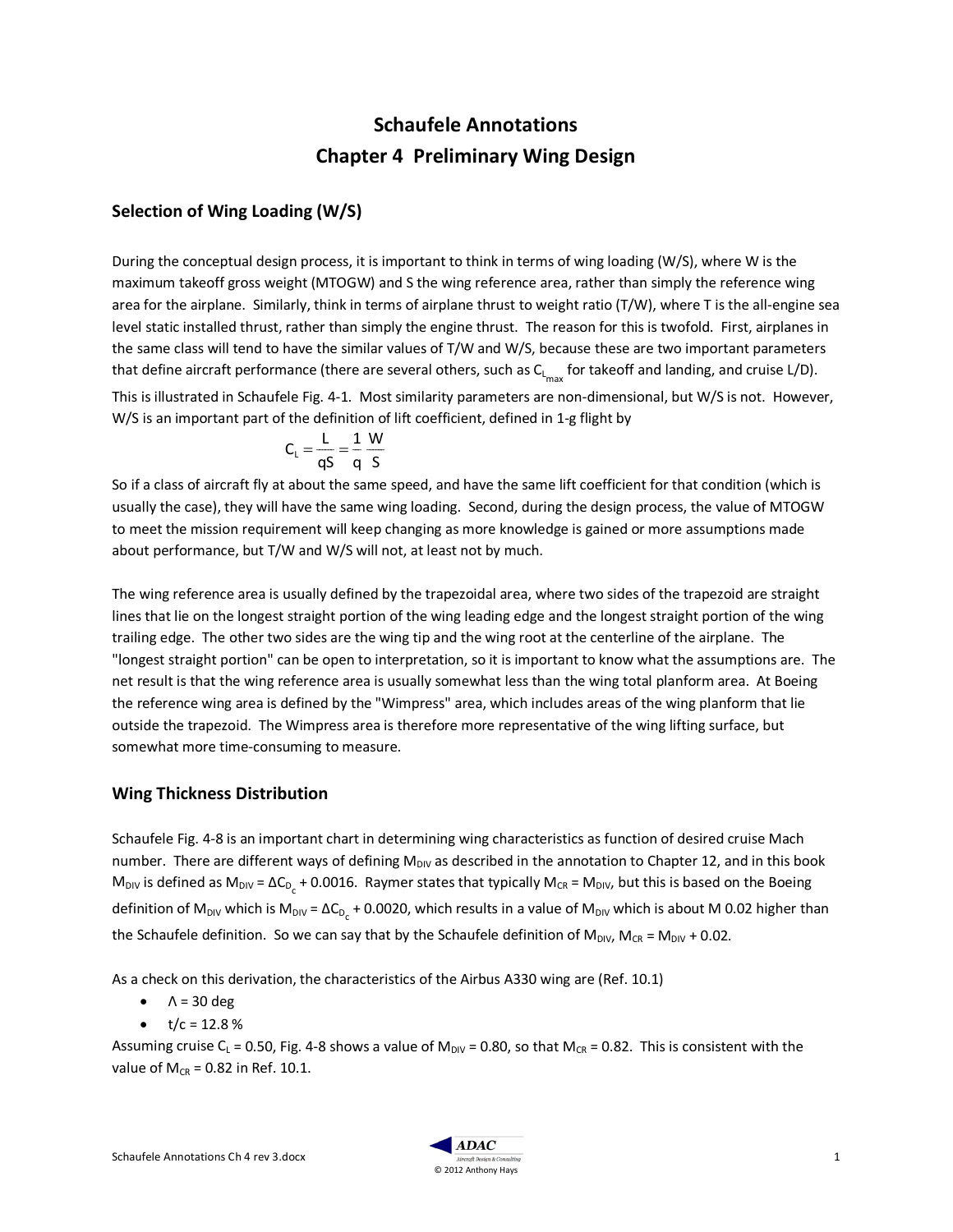## **Lateral Control Devices**

In Fig. 4-16, you can see that the DC-9 aileron has two tabs (small aerodynamic control surfaces) on the trailing edge of the port (LHS looking forward) aileron. The outer tab is a trim tab and is usually operated by a transverse wheel in the cockpit for trimming the aircraft in roll. This requirement might occur if more fuel is burned from the fuel tanks on one side than on the other.

The inner tab is the control tab (also called a servo tab), as shown in sketch 'b' in Fig. 4.1. On the DC-9 the flight controls do not move the ailerons directly. The controls move the control tab, but in a direction opposite to the required direction of the aileron itself. The aileron is freely pivoted on its hinge. Because of the greater moment arm of the control tab, it will apply a moment to the aileron which will move the aileron in the opposite direction. The aileron has a much larger area than the control tab and therefore applies a much larger force on the wing, and consequently a larger rolling moment on the airplane than that applied by the tab. The benefit is that the required actuation forces are much smaller, such that the control cables are connected directly to the control tabs with no hydraulic boost. The force on the control column required to move the ailerons turned out to be so small that on the DC-9-40 springs were added to the control system to provide additional feel for the pilot.



Fig. 4.1 Tab Mechanisms

A balance tab (sketch 'a') is not the same as a control (or servo) tab. A balance tab also operates in the opposite direction to the main control surface. For a control system with balance tabs, the control system actuates the main control surface, and the balance tab is mechanically linked to the control surface such that it moves in the opposite direction. This serves to reduce the hinge moments on the control surface, and thus the required actuator size. Balance tabs are on many other airplanes. Spring tabs are variations on the control tab. At high q the tab carries a large control force in relation to the spring force. The action of the spring tab is then comparable to the servo tab. At low q the spring force is large in relation to the force on the tab and system 'c' behaves like a plain control, whereas system 'd' acts more or less like a balance tab.

Another variant is the anti-balance tab, in which the tab operates in the same direction as the control surface. This results in a somewhat greater control power, and much greater moment on the control surface hinge. This requires a much greater applied control force by the pilot. This system may be used if the required control forces are deemed to be too small.